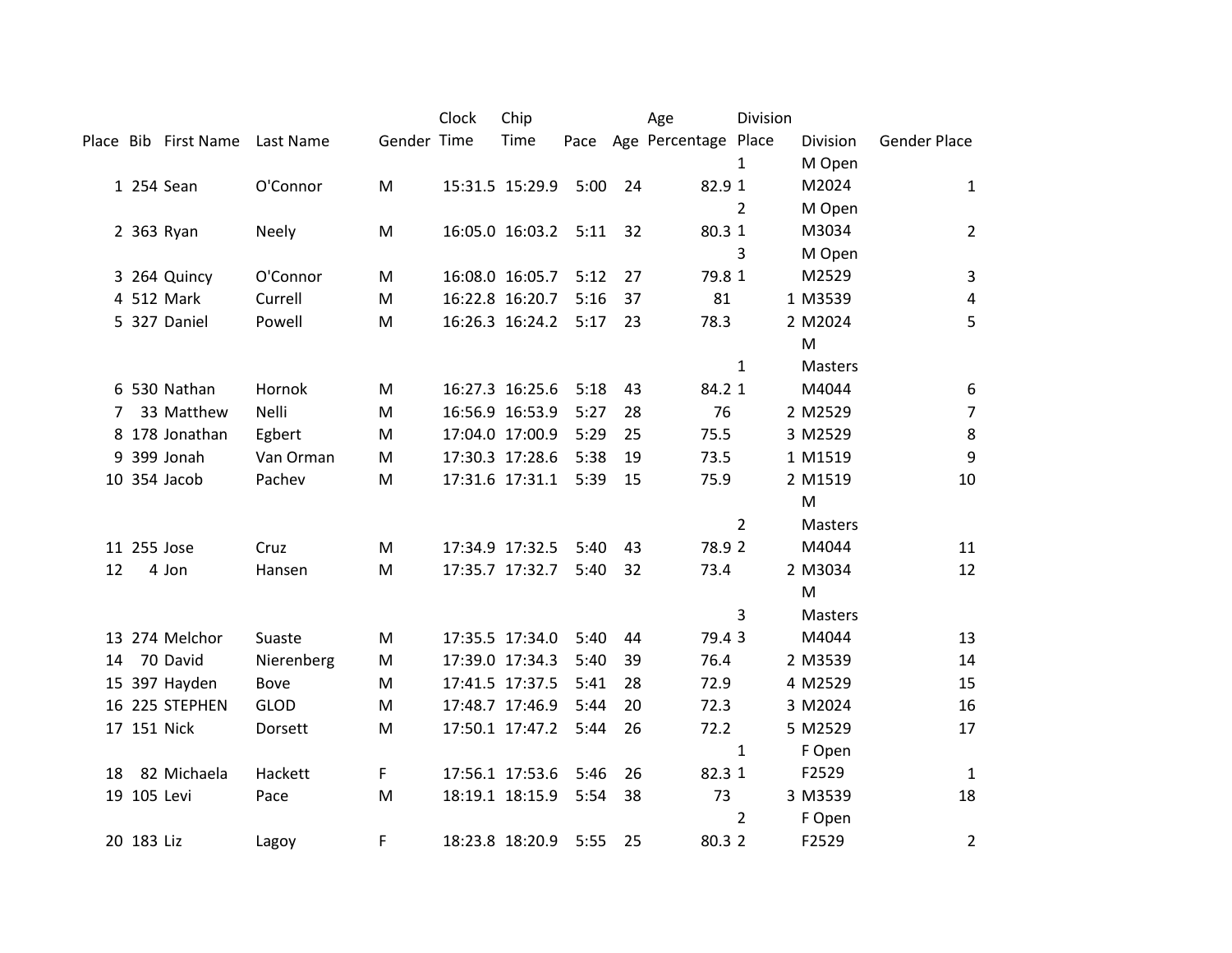|    |             |                  |               |   |                 |                 |      |    | 3      | F Open  |                |
|----|-------------|------------------|---------------|---|-----------------|-----------------|------|----|--------|---------|----------------|
|    |             | 21 513 Adria     | Favero        | F |                 | 18:30.7 18:29.5 | 5:58 | 12 | 88.8 1 | F1214   | 3              |
|    |             | 22 297 Scott     | Gifford       | M |                 | 18:48.8 18:48.8 | 6:04 | 40 | 71.9   | 4 M4044 | 19             |
|    | 23 209 Ben  |                  | Weaver        | M |                 | 18:57.3 18:50.9 | 6:05 | 25 | 68.2   | 6 M2529 | 20             |
|    |             | 24 329 Alan      | Lam           | M |                 | 19:06.3 18:58.6 | 6:07 | 33 | 68.2   | 3 M3034 | 21             |
|    |             | 25 247 Jenna     | Goodrum       | F |                 | 19:06.0 19:02.5 | 6:09 | 30 | 77.4   | 1 F3034 | $\overline{4}$ |
|    |             | 26 127 Stephen   | Robinson      | M |                 | 19:09.7 19:05.6 | 6:10 | 46 | 74.1   | 1 M4549 | 22             |
| 27 |             | 87 Sanford       | White         | M |                 | 19:13.5 19:09.8 | 6:11 | 46 | 73.8   | 2 M4549 | 23             |
|    |             | 28 341 James     | <b>Barnes</b> | M |                 | 19:17.5 19:11.2 | 6:11 | 42 | 71.6   | 5 M4044 | 24             |
|    |             | 29 334 John      | Krystof       | M |                 | 19:36.1 19:23.8 | 6:15 | 36 | 67.8   | 4 M3539 | 25             |
|    |             | 30 104 Soren     | Moller        | M |                 | 19:29.8 19:27.5 | 6:17 | 51 | 75.7   | 1 M5054 | 26             |
|    |             | 31 356 Alexander | Pachev        | M |                 | 19:33.4 19:32.0 | 6:18 | 48 | 73.6   | 3 M4549 | 27             |
|    |             | 32 211 Kyle      | Kemper        | M |                 | 19:40.8 19:32.4 | 6:18 | 29 | 65.8   | 7 M2529 | 28             |
|    |             | 33 367 Herman    | Vandecasteele | M |                 | 19:41.3 19:37.8 | 6:20 | 50 | 74.5   | 2 M5054 | 29             |
|    | 34 257 Eric |                  | Curry         | M |                 | 19:41.8 19:37.9 | 6:20 | 41 | 69.4   | 6 M4044 | 30             |
| 35 |             | 49 Ron           | Reeder        | M |                 | 19:47.3 19:39.0 | 6:20 | 40 | 68.9   | 7 M4044 | 31             |
|    |             | 36 167 Dallin    | Graham        | M | 19:46.3 19:40.3 |                 | 6:21 | 33 | 65.7   | 4 M3034 | 32             |
|    |             | 37 386 Colin     | Silver        | M |                 | 19:47.7 19:47.7 | 6:23 | 18 | 64.9   | 3 M1519 | 33             |
|    |             | 38 304 Lawrence  | Cannon        | M |                 | 20:10.2 20:02.0 | 6:28 | 49 | 72.4   | 4 M4549 | 34             |
|    | 39 144 Rob  |                  | Murphy        | M | 20:26.4 20:23.2 |                 | 6:35 | 57 | 75.9   | 1 M5559 | 35             |
|    |             | 40 132 Lucy      | <b>Biles</b>  | F |                 | 20:36.6 20:23.9 | 6:35 | 24 | 72.2   | 1 F2024 | 5              |
| 41 |             | 31 Spencer       | Holt          | M |                 | 20:36.6 20:25.1 | 6:35 | 43 | 67.8   | 8 M4044 | 36             |
|    |             | 42 179 Darby     | Dustman       | F |                 | 20:38.3 20:25.5 | 6:35 | 28 | 72.1   | 3 F2529 | 6              |
|    |             | 43 384 Reese     | Thorne        | M | 20:30.9 20:26.2 |                 | 6:36 | 17 | 63.4   | 4 M1519 | 37             |
|    |             | 44 331 Zach      | Talley        | M | 20:30.9 20:26.2 |                 | 6:36 | 37 | 64.8   | 5 M3539 | 38             |
|    |             | 45 241 Taha      | Mahmood       | M |                 | 20:41.1 20:38.4 | 6:39 | 58 | 75.6   | 2 M5559 | 39             |
|    |             | 46 358 Matthew   | Pachev        | M |                 | 20:40.0 20:38.6 | 6:40 | 9  | 78     | 1 M0111 | 40             |
| 47 |             | 14 Theo          | Evans         | M |                 | 20:54.1 20:51.2 | 6:44 | 16 | 62.9   | 5 M1519 | 41             |
|    |             | 48 309 Claire    | Shaffer       | F | 21:09.4 20:51.9 |                 | 6:44 | 33 | 70.8   | 2 F3034 | $\overline{7}$ |
|    |             | 49 135 Andy      | Garza         | M |                 | 20:59.4 20:53.7 | 6:44 | 56 | 73.4   | 3 M5559 | 42             |
|    |             | 50 382 Kevin     | Nguyen        | M |                 | 21:08.0 20:56.6 | 6:45 | 34 | 62     | 5 M3034 | 43             |
|    |             | 51 308 Morgan    | Ratte         | F |                 | 21:04.8 20:57.5 | 6:46 | 29 | 70.3   | 4 F2529 | 8              |
|    |             | 52 163 Evan      | Johnson       | M | 21:11.0 20:58.2 |                 | 6:46 | 51 | 70.3   | 3 M5054 | 44             |
| 53 |             | 83 Dale          | Cable         | M |                 | 21:13.5 21:05.5 | 6:48 | 60 | 75.2   | 1 M6064 | 45             |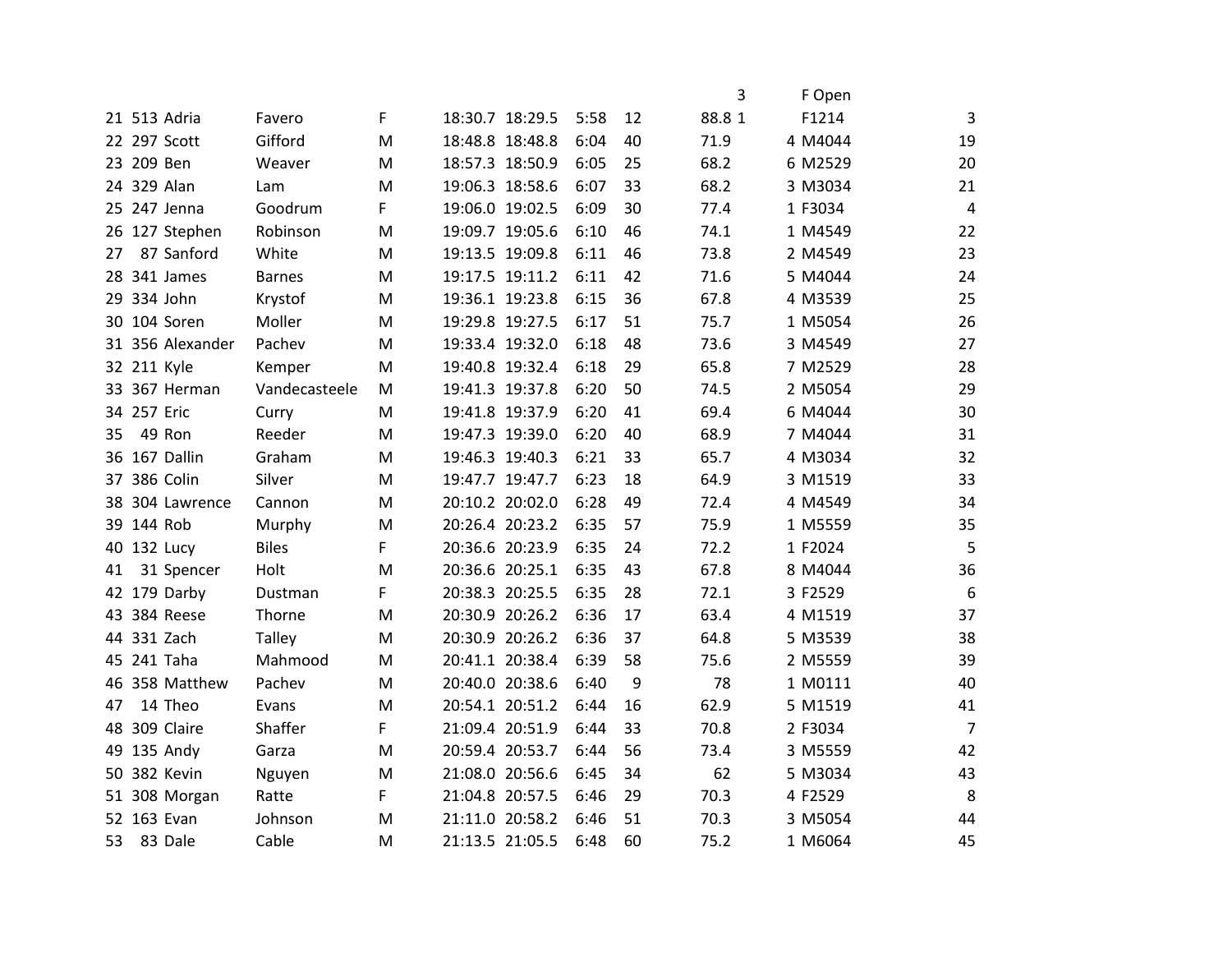|    |             |                             |                  |   |                 |      |    | $\mathbf{1}$   | F Masters        |    |
|----|-------------|-----------------------------|------------------|---|-----------------|------|----|----------------|------------------|----|
|    |             | 54 312 Jessica              | Stanford         | F | 21:15.2 21:09.4 | 6:49 | 52 | 79.6 1         | F5054            | 9  |
|    |             | 55 139 Lindsey              | Fitzgerald       | F | 21:17.8 21:10.2 | 6:50 | 32 | 69.7           | 3 F3034          | 10 |
|    |             | 56 116 David                | Schurig          | M | 21:18.6 21:10.3 | 6:50 | 55 | 71.9           | 4 M5559          | 46 |
|    |             | 57 224 DAVID                | <b>GLOD</b>      | M | 21:18.1 21:10.8 | 6:50 | 49 | 68.5           | 5 M4549          | 47 |
| 58 |             | 71 Kathleen                 | McKee            | F | 21:20.4 21:11.2 | 6:50 | 37 | 70.5           | 1 F3539          | 11 |
|    |             |                             |                  |   |                 |      |    | $\overline{2}$ | <b>F</b> Masters |    |
| 59 |             | 72 Jamesina                 | Simpson          | F | 21:20.2 21:12.9 | 6:51 | 40 | 71.3 1         | F4044            | 12 |
|    |             | 60 268 Tyson                | Hintze           | M | 21:21.3 21:14.2 | 6:51 | 31 | 60.6           | 6 M3034          | 48 |
|    |             |                             |                  |   |                 |      |    | 3              | F Masters        |    |
|    |             | 61 350 Kristyn              | Mittelstaedt     | F | 21:27.9 21:24.2 | 6:54 | 43 | 72.1 2         | F4044            | 13 |
|    |             | 62 295 Paul                 | Fulton           | M | 21:39.8 21:30.0 | 6:56 | 56 | 71.3           | 5 M5559          | 49 |
| 63 |             | 88 Ashley                   | White            | F | 21:49.5 21:35.3 | 6:58 | 41 | 70.5           | 3 F4044          | 14 |
|    |             | 64 246 Aubrie               | Haymore          | F | 21:57.8 21:45.0 | 7:01 | 30 | 67.7           | 4 F3034          | 15 |
|    |             | 65 333 Annalisa             | Krystof          | F | 22:00.8 21:48.0 | 7:02 | 43 | 70.8           | 4 F4044          | 16 |
|    |             | 66 364 Teagan               | Harris           | F | 21:57.2 21:57.0 | 7:05 | 11 | 76.5           | 1 F0111          | 17 |
|    |             | 67 393 Amy                  | Thackeray        | F | 22:03.9 21:58.1 | 7:05 | 44 | 70.8           | 5 F4044          | 18 |
|    |             | 68 263 Christopher La Bella |                  | M | 22:45.5 22:05.2 | 7:08 | 53 | 67.8           | 4 M5054          | 50 |
| 69 |             | 12 Donald                   | Hinks            | M | 22:18.3 22:07.1 | 7:08 | 53 | 67.7           | 5 M5054          | 51 |
|    |             | 70 321 Michael              | Laputka          | M | 22:18.0 22:07.8 | 7:08 | 56 | 69.3           | 6 M5559          | 52 |
|    | 71 126 Tim  |                             | <b>Mckissick</b> | M | 22:26.0 22:13.1 | 7:10 | 53 | 67.4           | 6 M5054          | 53 |
| 72 |             | 17 Mark                     | Payne            | M | 25:36.8 22:23.8 | 7:13 | 49 | 64.7           | 6 M4549          | 54 |
|    |             | 73 387 Melinda              | Aaron            | F | 22:33.4 22:27.4 | 7:15 | 45 | 69.8           | 1 F4549          | 19 |
|    |             | 74 138 Erica                | Foulser          | F | 22:41.7 22:29.7 | 7:15 | 34 | 65.8           | 5 F3034          | 20 |
|    |             | 75 249 Steve                | Martinez         | M | 22:48.9 22:41.9 | 7:19 | 53 | 65.9           | 7 M5054          | 55 |
|    |             | 76 357 William              | Pachev           | M | 22:51.2 22:49.4 | 7:22 | 13 | 60.8           | 1 M1214          | 56 |
|    |             | 77 332 Cody                 | Denter           | M | 23:10.5 22:49.9 | 7:22 | 32 | 56.4           | 7 M3034          | 57 |
| 78 |             | 10 Felipe                   | Moreira          | M | 24:15.9 22:53.1 | 7:23 | 41 | 59.6           | 9 M4044          | 58 |
|    |             | 79 184 Yanick               | Laliberte        | M | 22:59.3 22:55.6 | 7:24 | 42 | 59.9           | 10 M4044         | 59 |
|    |             | 80 273 Ritchie              | Hughes           | M | 23:10.2 22:56.0 | 7:24 | 42 | 59.9           | 11 M4044         | 60 |
|    | 81 318 Jeff |                             | Straley          | M | 23:05.0 22:57.5 | 7:24 | 59 | 68.5           | 7 M5559          | 61 |
|    |             | 82 261 Robert               | Flores           | M | 23:21.8 23:01.9 | 7:26 | 36 | 57.1           | 6 M3539          | 62 |
|    |             | 83 159 Jeffrey              | Wilson           | M | 23:30.3 23:02.2 | 7:26 | 50 | 63.4           | 8 M5054          | 63 |
|    |             | 84 131 Sandy                | Richman          | M | 23:25.8 23:16.8 | 7:31 | 44 | 59.9           | 12 M4044         | 64 |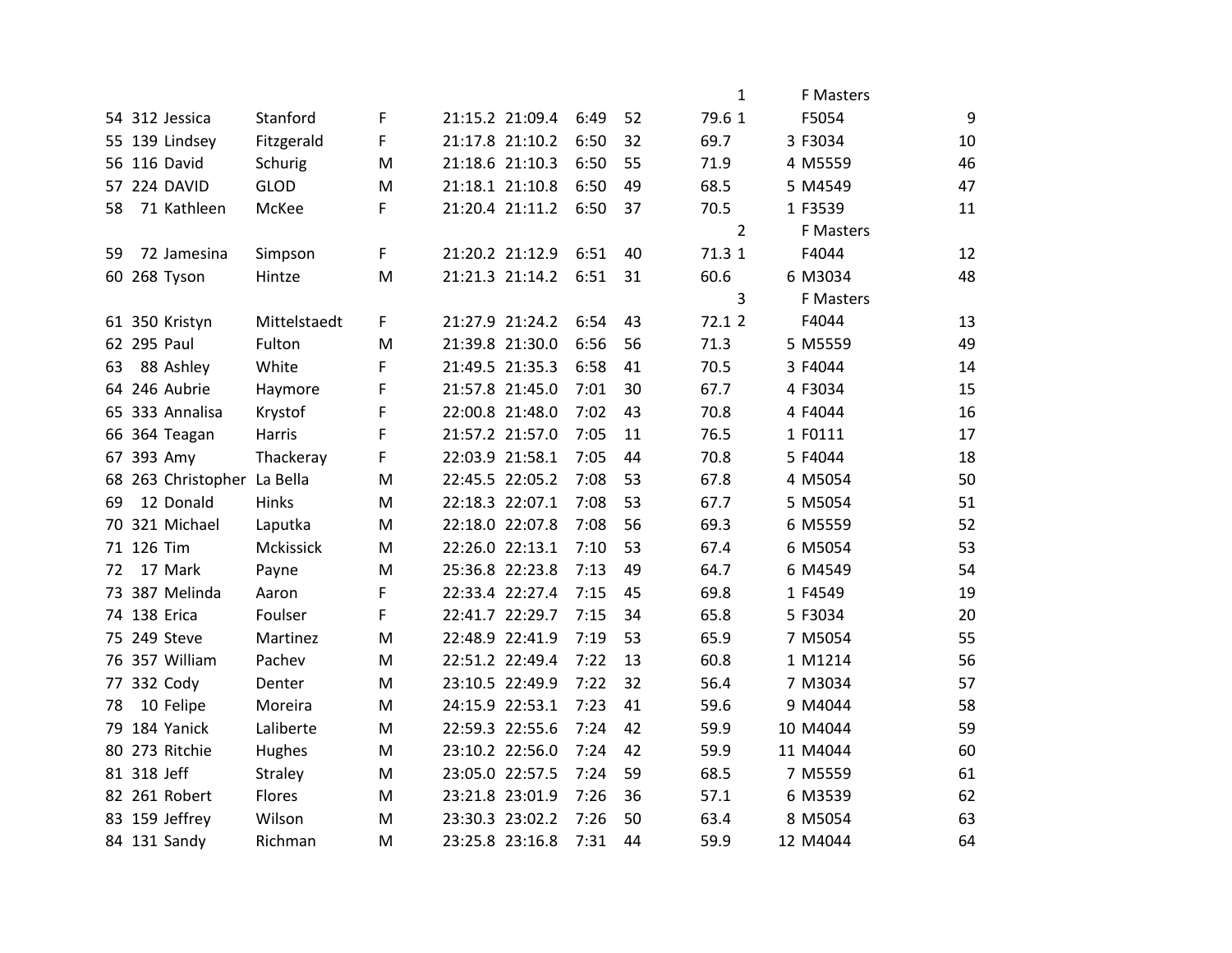| 85  |             | 40 Allison       | Thompson         | F | 23:27.3 23:20.9 |                 | 7:32 | 36 | 63.7 | 2 F3539  | 21 |
|-----|-------------|------------------|------------------|---|-----------------|-----------------|------|----|------|----------|----|
| 86  |             | 41 Jacob         | Thompson         | M | 23:27.5 23:21.0 |                 | 7:32 | 35 | 55.9 | 7 M3539  | 65 |
|     |             | 87 272 Brandie   | Hoban            | F | 23:31.3 23:21.0 |                 | 7:32 | 43 | 66.1 | 6 F4044  | 22 |
|     |             | 88 293 Tiffany   | Gabriel          | F | 23:58.8 23:21.5 |                 | 7:32 | 35 | 63.5 | 3 F3539  | 23 |
| 89  |             | 51 Joseph        | Mittelstaedt     | M | 23:39.1 23:35.3 |                 | 7:37 | 44 | 59.1 | 13 M4044 | 66 |
| 90  |             | 38 Luke          | Roberts          | M | 23:56.0 23:36.7 |                 | 7:37 | 36 | 55.7 | 8 M3539  | 67 |
|     |             | 91 147 Kiyome    | Johnson          | F | 23:49.0 23:39.7 |                 | 7:38 | 26 | 62.3 | 5 F2529  | 24 |
|     |             | 92 394 Garit     | Lawson           | M | 23:52.5 23:44.5 |                 | 7:40 | 57 | 65.1 | 8 M5559  | 68 |
|     |             | 93 146 Thomas    | Wright           | M | 23:56.6 23:46.7 |                 | 7:40 | 25 | 54   | 8 M2529  | 69 |
| 94  |             | 9 Katie          | Snavely          | F | 24:46.9 23:54.9 |                 | 7:43 | 33 | 61.7 | 6 F3034  | 25 |
|     |             | 95 106 James     | Gramse           | M |                 | 24:18.9 23:55.0 | 7:43 | 39 | 56.2 | 9 M3539  | 70 |
|     |             | 96 265 Andy      | Naud             | M | 24:40.0 23:58.8 |                 | 7:44 | 51 | 61.4 | 9 M5054  | 71 |
| 97  |             | 98 Sarah         | Foran            | F | 24:33.1 24:01.8 |                 | 7:45 | 30 | 61.3 | 7 F3034  | 26 |
| 98  |             | 30 Klaus         | Bielefeldt       | M | 24:08.1 24:02.3 |                 | 7:45 | 62 | 67.2 | 2 M6064  | 72 |
| 99  |             | 5 Duane          | Huffman          | M | 25:04.2 24:03.9 |                 | 7:46 | 41 | 56.7 | 14 M4044 | 73 |
|     |             | 100 259 Becca    | Maxwell          | F | 24:26.6 24:05.6 |                 | 7:46 | 25 | 61.2 | 6F2529   | 27 |
|     |             | 101 351 Bethany  | Mittelstaedt     | F | 24:06.7 24:06.0 |                 | 7:46 | 8  | 75.9 | 2 F0111  | 28 |
|     |             | 102 396 Gavin    | Robbins          | M | 24:56.5 24:14.5 |                 | 7:49 | 14 | 55.9 | 2 M1214  | 74 |
|     | 103 282 Jon |                  | Draper           | M | 25:13.9 24:26.9 |                 | 7:53 | 30 | 52.6 | 8 M3034  | 75 |
|     |             | 104 114 BILL     | <b>GLICK</b>     | M | 24:42.8 24:29.3 |                 | 7:54 | 52 | 60.6 | 10 M5054 | 76 |
|     |             | 105 281 Elisa    | Stephenson       | F | 24:36.5 24:31.8 |                 | 7:55 | 38 | 61.1 | 4 F3539  | 29 |
|     | 106 205 Ben |                  | Davis            | M |                 | 25:54.1 24:49.4 | 8:00 | 43 | 55.7 | 15 M4044 | 77 |
| 107 |             | 94 Sean          | Good             | M | 25:32.0 24:49.5 |                 | 8:00 | 35 | 52.6 | 10 M3539 | 78 |
| 108 | 24 Ki       |                  | Cable            | F | 25:34.6 24:50.6 |                 | 8:01 | 24 | 59.3 | 2 F2024  | 30 |
|     |             | 109 221 Bert     | Reid             | M | 25:10.5 24:59.5 |                 | 8:04 | 63 | 65.2 | 3 M6064  | 79 |
|     | 110 117 JR  |                  | PEREIRA          | M | 25:23.3 25:06.5 |                 | 8:06 | 59 | 62.7 | 9 M5559  | 80 |
| 111 |             | 73 Lorena        | <b>Bush</b>      | F | 25:58.8 25:13.6 |                 | 8:08 | 43 | 61.2 | 7 F4044  | 31 |
|     |             | 112 276 Rachel   | Moody            | F | 25:30.2 25:14.9 |                 | 8:09 | 41 | 60.3 | 8 F4044  | 32 |
|     | 113 389 Mel |                  | Lemon            | M | 25:21.2 25:14.9 |                 | 8:09 | 62 | 64   | 4 M6064  | 81 |
|     |             | 114 395 Danielle | Benson           | F | 25:51.4 25:25.4 |                 | 8:12 | 32 | 58   | 8 F3034  | 33 |
|     |             | 115 157 Erika    | Rosen            | F | 26:16.4 25:40.3 |                 | 8:17 | 20 | 57.4 | 3 F2024  | 34 |
| 116 |             | 60 Kayla         | Iversen          | F | 26:45.3 25:59.5 |                 | 8:23 | 30 | 56.7 | 9 F3034  | 35 |
| 117 |             | 92 Heidi         | <b>Bagley</b>    | F | 26:29.7 26:00.3 |                 | 8:23 | 34 | 56.9 | 10 F3034 | 36 |
|     |             | 118 335 Roger    | <b>Butikofer</b> | M |                 | 27:45.5 26:18.7 | 8:29 | 59 | 59.8 | 10 M5559 | 82 |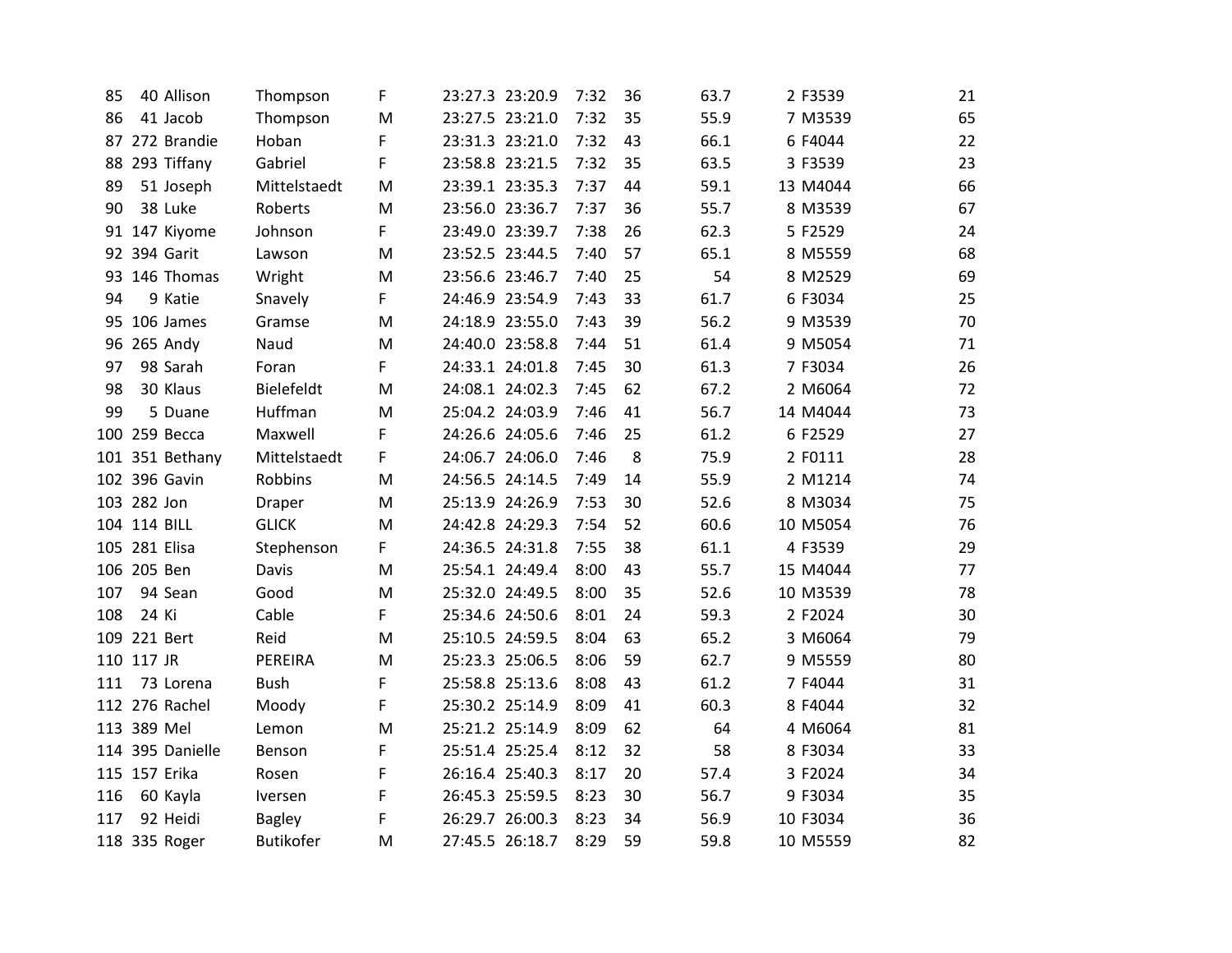|     | 119 115 Jill       | Wilson         | F |                 | 26:34.1 26:19.3 | 8:29 | 58 | 68.6 | 1 F5559  | 37  |
|-----|--------------------|----------------|---|-----------------|-----------------|------|----|------|----------|-----|
|     | 120 200 Joseph     | Charlton       | M |                 | 26:41.0 26:20.0 | 8:30 | 51 | 55.9 | 11 M5054 | 83  |
|     | 121 271 Erik       | Andersen       | M |                 | 26:43.8 26:20.9 | 8:30 | 39 | 51   | 11 M3539 | 84  |
|     | 122 100 Mark       | Gardner        | M |                 | 26:40.4 26:21.7 | 8:30 | 62 | 61.3 | 5 M6064  | 85  |
|     | 123 169 Georgiana  | Donavin        | F |                 | 27:39.9 26:23.1 | 8:31 | 63 | 72.8 | 1 F6064  | 38  |
|     | 124 140 Jacob      | Madrid         | M |                 | 26:42.6 26:26.2 | 8:32 | 36 | 49.7 | 12 M3539 | 86  |
|     | 125 156 Mark       | Rosen          | M |                 | 27:03.5 26:26.8 | 8:32 | 64 | 62.1 | 6 M6064  | 87  |
|     | 126 186 Lucas      | Johnson        | M |                 | 27:18.4 26:33.2 | 8:34 | 41 | 51.3 | 16 M4044 | 88  |
|     | 127 251 Rick       | <b>Burnett</b> | M |                 | 27:00.9 26:41.5 | 8:37 | 59 | 58.9 | 11 M5559 | 89  |
|     | 128 148 David      | Strahan        | M |                 | 27:12.7 26:53.0 | 8:40 | 46 | 52.6 | 7 M4549  | 90  |
| 129 | 99 Pollyanna       | Quigley        | F |                 | 27:11.3 26:54.7 | 8:41 | 47 | 59.3 | 2 F4549  | 39  |
|     | 130 269 Neil       | Cotter         | M |                 | 28:26.3 27:06.7 | 8:45 | 64 | 60.6 | 7 M6064  | 91  |
|     | 131 250 Becky      | <b>Burnett</b> | F | 27:30.4 27:09.9 |                 | 8:46 | 60 | 68.1 | 2 F6064  | 40  |
|     | 132 130 John       | Robbins        | M |                 | 27:55.5 27:14.0 | 8:47 | 48 | 52.8 | 8 M4549  | 92  |
| 133 | 93 David           | Holt           | M |                 | 27:42.9 27:17.3 | 8:48 | 63 | 59.7 | 8 M6064  | 93  |
|     | 134 392 Carlos     | Mariscal       | M |                 | 27:26.7 27:17.8 | 8:48 | 34 | 47.6 | 9 M3034  | 94  |
|     | 135 101 Karen      | Nabity         | F |                 | 27:37.7 27:18.0 | 8:48 | 60 | 67.8 | 3 F6064  | 41  |
|     | 136 291 Mason      | Cummins        | M |                 | 28:30.7 27:22.3 | 8:50 | 34 | 47.4 | 10 M3034 | 95  |
|     | 137 190 Emma       | Olsen          | F |                 | 27:40.9 27:22.5 | 8:50 | 21 | 53.8 | 4 F2024  | 42  |
| 138 | 34 Eric            | Goeller        | M |                 | 27:44.4 27:35.0 | 8:54 | 49 | 52.6 | 9 M4549  | 96  |
|     | 139 292 Blair      | Sullivan       | F |                 | 28:08.7 27:37.5 | 8:55 | 39 | 54.5 | 5 F3539  | 43  |
|     | 140 113 Hector     | Dehesa         | M |                 | 27:52.5 27:41.9 | 8:56 | 37 | 47.8 | 13 M3539 | 97  |
|     | 141 136 Marcie     | Wallace        | F |                 | 28:35.7 27:49.7 | 8:59 | 32 | 53   | 11 F3034 | 44  |
| 142 | 44 Tom             | Nadsady        | M |                 | 28:13.8 27:53.1 | 9:00 | 69 | 61.8 | 1 M6569  | 98  |
|     | 143 260 Brennan    | Loyola         | F |                 | 28:38.0 28:03.2 | 9:03 | 36 | 53   | 6 F3539  | 45  |
|     | 144 191 Joshua     | Olsen          | M |                 | 28:23.8 28:06.1 | 9:04 | 23 | 45.7 | 4 M2024  | 99  |
|     | 145 110 Jacqueline | Rosen          | F |                 | 28:45.6 28:08.4 | 9:05 | 28 | 52.4 | 7 F2529  | 46  |
| 146 | 19 Dianna          | Tygard         | F | 28:20.7 28:09.5 |                 | 9:05 | 61 | 66.5 | 4 F6064  | 47  |
|     | 147 119 JONI       | <b>HEMOND</b>  | F |                 | 28:41.2 28:11.6 | 9:06 | 48 | 57.2 | 3 F4549  | 48  |
|     | 148 532 Beatriz    | Santana        | F |                 | 28:40.0 28:23.4 | 9:09 | 43 | 54.4 | 9 F4044  | 49  |
| 149 | 96 Chris           | Holmquist      | M |                 | 28:42.4 28:25.0 | 9:10 | 61 | 56.4 | 9 M6064  | 100 |
|     | 150 109 Betty      | Winters        | F |                 | 28:47.5 28:27.4 | 9:11 | 58 | 63.4 | 2 F5559  | 50  |
| 151 | 63 Polly           | Harris         | F |                 | 28:45.5 28:34.7 | 9:13 | 55 | 61   | 3 F5559  | 51  |
|     | 152 133 Kirsten    | <b>Nunez</b>   | F |                 | 29:47.0 28:36.3 | 9:14 | 32 | 51.6 | 12 F3034 | 52  |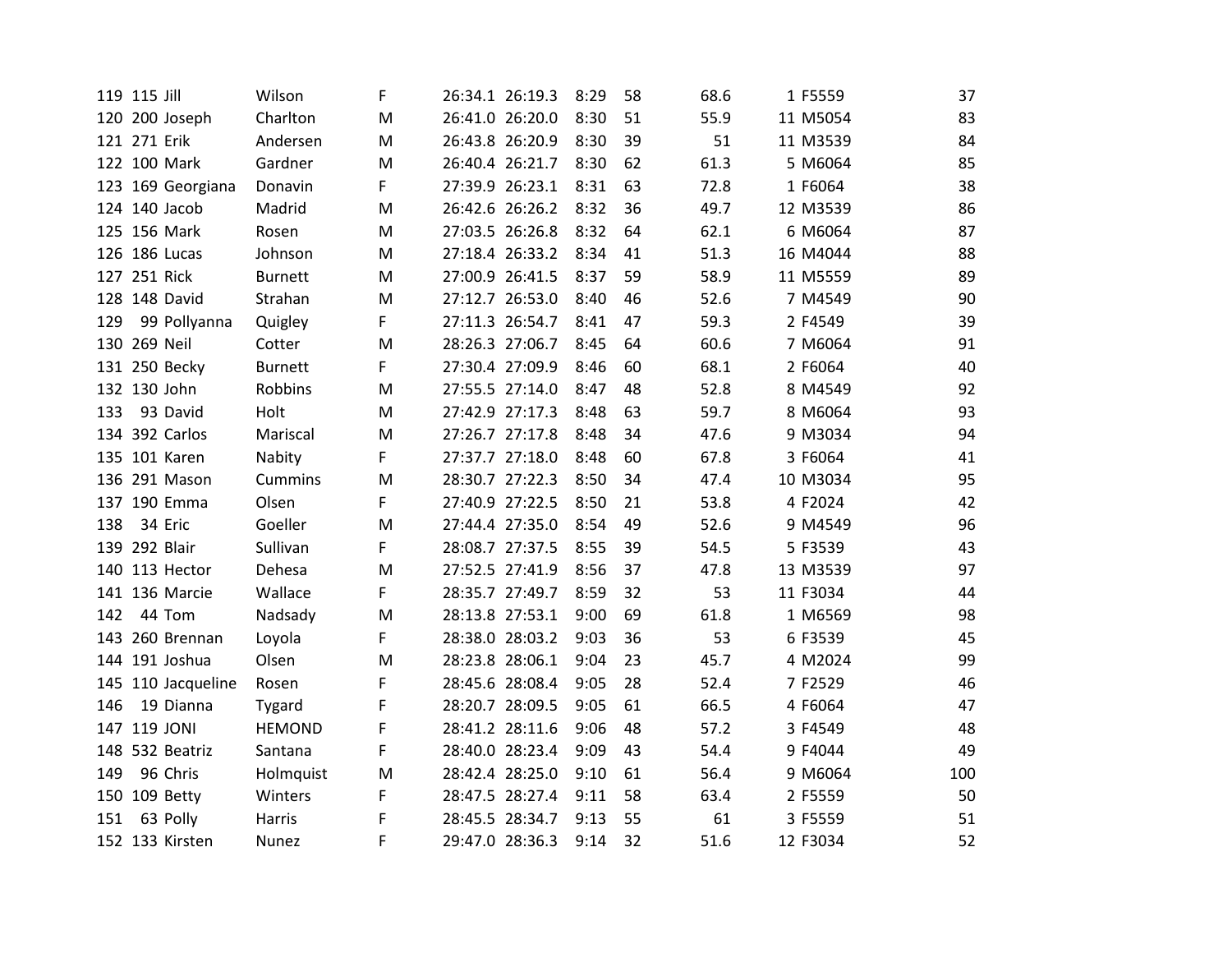| 153 228 Jeff       | Stowell        | M | 28:50.1 28:38.1 | 9:14 | 60 | 55.4 | 10 M6064 | 101 |
|--------------------|----------------|---|-----------------|------|----|------|----------|-----|
| 154 196 Michael    | Osterud        | M | 28:54.0 28:38.4 | 9:14 | 55 | 53.1 | 12 M5559 | 102 |
| 155<br>13 Anne     | Evans          | F | 28:57.4 28:41.1 | 9:15 | 48 | 56.2 | 4 F4549  | 53  |
| 156<br>43 Glen     | Josephson      | M | 29:24.5 28:50.3 | 9:18 | 52 | 51.5 | 12 M5054 | 103 |
| 7 Jeff<br>157      | Orr            | M | 29:29.7 28:51.2 | 9:18 | 70 | 60.4 | 1 M7074  | 104 |
| 158 283 Chelise    | <b>Draper</b>  | F | 29:40.1 28:52.9 | 9:19 | 28 | 51   | 8 F2529  | 54  |
| 159 189 Shannon    | Graff          | F | 29:11.3 28:57.1 | 9:20 | 55 | 60.2 | 4 F5559  | 55  |
| 160 188 Phaedra    | Kilbourn       | F | 29:54.4 28:59.2 | 9:21 | 51 | 57.5 | 2 F5054  | 56  |
| 161<br>29 Danny    | Jacketta       | M | 29:13.7 29:01.9 | 9:22 | 57 | 53.3 | 13 M5559 | 105 |
| 162 202 Tracy      | Chorn          | F | 29:58.4 29:03.4 | 9:22 | 57 | 61.4 | 5 F5559  | 57  |
| 163 164 Allie      | Macho          | F | 29:34.8 29:04.4 | 9:23 | 32 | 50.7 | 13 F3034 | 58  |
| 25 Emily<br>164    | Christensen    | F | 29:16.4 29:06.1 | 9:23 | 41 | 52.3 | 10 F4044 | 59  |
| 165 515 Elizabeth  | Starley        | F | 29:16.4 29:06.6 | 9:23 | 41 | 52.3 | 11 F4044 | 60  |
| 46 Kirsten<br>166  | Schwartz       | F | 29:12.7 29:07.4 | 9:24 | 53 | 58.5 | 3 F5054  | 61  |
| 167 275 Michelle   | Christoffersen | F | 29:42.8 29:21.0 | 9:28 | 36 | 50.7 | 7 F3539  | 62  |
| 168 201 Jeremy     | Checketts      | M | 29:39.9 29:22.7 | 9:29 | 45 | 47.8 | 10 M4549 | 106 |
| 169 325 Kelly      | Allen          | F | 29:49.9 29:26.5 | 9:30 | 45 | 53.3 | 5 F4549  | 63  |
| 170<br>84 Irene    | Call           | F | 29:49.8 29:26.5 | 9:30 | 46 | 53.7 | 6 F4549  | 64  |
| 171 326 MIranda    | Allen          | F | 29:49.9 29:26.6 | 9:30 | 20 | 50   | 5 F2024  | 65  |
| 97 Brad<br>172     | Klemetson      | M | 29:38.5 29:28.3 | 9:30 | 33 | 43.9 | 11 M3034 | 107 |
| 173 210 Kryssi     | Heckman        | F | 30:12.8 29:33.5 | 9:32 | 40 | 51.2 | 12 F4044 | 66  |
| 174 315 McKinzie   | Paulsen        | F | 30:12.7 29:34.0 | 9:32 | 28 | 49.8 | 9 F2529  | 67  |
| 67 Michael<br>175  | Schmollinger   | M | 30:00.4 29:34.8 | 9:33 | 55 | 51.4 | 14 M5559 | 108 |
| 176 222 gary       | Ladle          | M | 29:43.1 29:36.4 | 9:33 | 75 | 63.3 | 1 M7599  | 109 |
| 177 535 Gerardo    | Reyes          | M | 30:04.9 29:49.1 | 9:37 | 42 | 46.1 | 17 M4044 | 110 |
| 178 286 Chantal    | Ball           | F | 30:16.5 29:50.3 | 9:38 | 34 | 49.6 | 14 F3034 | 68  |
| 179 342 Brian      | Horman         | M | 31:05.5 30:01.0 | 9:41 | 37 | 44.1 | 14 M3539 | 111 |
| 180 287 Marissa    | Stevenson      | F | 31:11.0 30:05.9 | 9:43 | 28 | 49   | 10 F2529 | 69  |
| 181 310 Lindsey    | Parton         | F | 30:53.4 30:14.7 | 9:45 | 35 | 49   | 8 F3539  | 70  |
| 182 369 Doug       | <b>Barker</b>  | M | 30:33.1 30:18.1 | 9:46 | 64 | 54.2 | 11 M6064 | 112 |
| 183 120 Justin     | Lucast         | M | 30:57.0 30:22.7 | 9:48 | 41 | 44.9 | 18 M4044 | 113 |
| 184<br>11 Madison  | Bohannon       | F | 30:50.5 30:30.1 | 9:50 | 29 | 48.3 | 11 F2529 | 71  |
| 185 338 Jennifer   | Wilson         | F | 31:00.0 30:31.1 | 9:51 | 50 | 54   | 4 F5054  | 72  |
| 186<br>23 Margaret | Valdez         | F | 31:00.9 30:36.8 | 9:53 | 49 | 53.3 | 7 F4549  | 73  |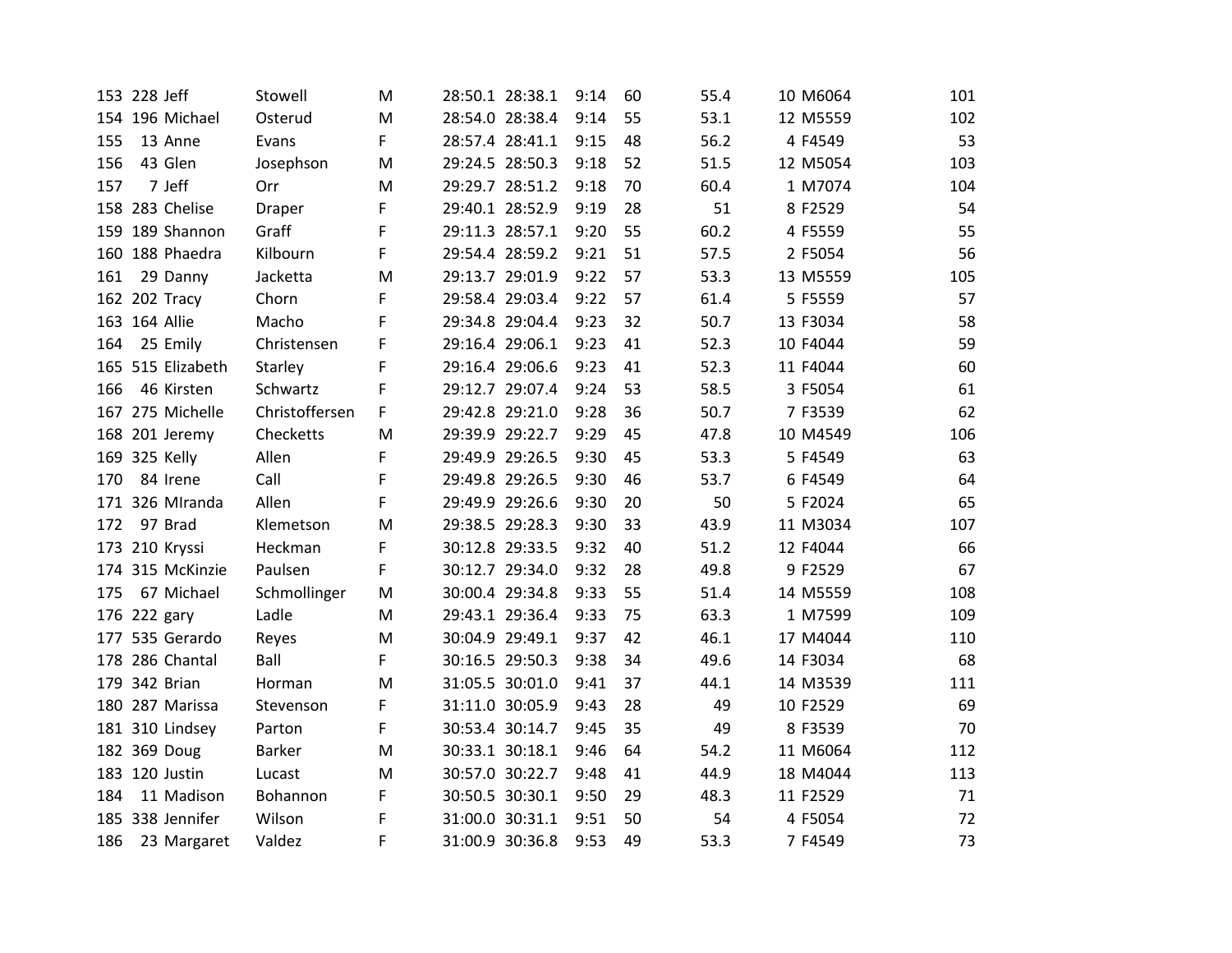| 56 Bradley<br>187 | Sampson        | м | 31:45.8 30:49.0       | 9:56 | 29 | 41.7 | 9 M2529  | 114 |
|-------------------|----------------|---|-----------------------|------|----|------|----------|-----|
| 188 231 Xavier    | Matheson       | M | 31:08.3 30:54.1       | 9:58 | 23 | 41.6 | 5 M2024  | 115 |
| 189 107 Spencer   | Kyle           | M | 31:57.5 30:55.1       | 9:58 | 45 | 45.4 | 11 M4549 | 116 |
| 190<br>90 Adam    | Jacobsen       | M | 31:25.3 31:01.3 10:00 |      | 55 | 49.1 | 15 M5559 | 117 |
| 191<br>6 Marlin   | Shelley        | M | 31:37.3 31:04.0 10:01 |      | 73 | 58.4 | 2 M7074  | 118 |
| 192 102 Garth     | Hunt           | M | 32:09.3 31:06.6 10:02 |      | 37 | 42.5 | 15 M3539 | 119 |
| 193 307 Megan     | <b>Streiff</b> | F | 31:36.9 31:09.6 10:03 |      | 24 | 47.3 | 6 F2024  | 74  |
| 59 Amber<br>194   | Green          | F | 31:57.9 31:12.7 10:04 |      | 37 | 47.8 | 9 F3539  | 75  |
| 195 322 Sylvia    | Daniels        | F | 31:42.7 31:17.2 10:06 |      | 44 | 49.7 | 13 F4044 | 76  |
| 196 383 Jeremiah  | Auvinen        | M | 31:44.8 31:19.7 10:06 |      | 41 | 43.5 | 19 M4044 | 120 |
| 197 277 Paul      | Hansen         | M | 32:25.7 31:27.7 10:09 |      | 69 | 54.8 | 2 M6569  | 121 |
| 198 193 Sam       | Findley        | M | 31:54.7 31:29.8 10:10 |      | 37 | 42   | 16 M3539 | 122 |
| 199 279 Eric      | Rossiter       | M | 32:58.9 31:37.9 10:12 |      | 52 | 46.9 | 13 M5054 | 123 |
| 200 256 Paula     | Haycock        | F | 32:03.0 31:47.8 10:15 |      | 71 | 67.2 | 1 F7074  | 77  |
| 201 270 Elizabeth | LaMora         | F | 32:46.3 32:01.9 10:20 |      | 47 | 49.8 | 8 F4549  | 78  |
| 202<br>77 Chelsea | Fullmer        | F | 33:04.9 32:05.5 10:21 |      | 29 | 45.9 | 12 F2529 | 79  |
| 203 288 Karrie    | Middaugh       | F | 32:43.0 32:18.2 10:25 |      | 56 | 54.6 | 6 F5559  | 80  |
| 204 330 Karen     | Romero Phares  | F | 33:10.8 32:33.5 10:30 |      | 35 | 45.6 | 10 F3539 | 81  |
| 205 103 Janelle   | Jennissen      | F | 33:47.0 32:41.7 10:33 |      | 28 | 45.1 | 13 F2529 | 82  |
| 206 284 Rochelle  | Hardman        | F | 33:12.1 32:53.0 10:36 |      | 46 | 48.1 | 9 F4549  | 83  |
| 207<br>91 Wade    | Miller         | M | 33:29.3 32:54.0 10:37 |      | 56 | 46.6 | 16 M5559 | 124 |
| 208 175 Jayme     | Vieweg         | F | 33:21.6 32:54.1 10:37 |      | 31 | 44.8 | 15 F3034 | 84  |
| 209 112 Alex      | Dehesa         | F | 33:49.8 32:55.0 10:37 |      | 30 | 44.8 | 16 F3034 | 85  |
| 210 400 Tina      | Betonney       | F | 33:49.6 32:55.1 10:37 |      | 59 | 55.5 | 7 F5559  | 86  |
| 211<br>80 Rocky   | Ulibarri       | M | 33:43.5 32:56.5 10:38 |      | 61 | 48.6 | 12 M6064 | 125 |
| 212 218 Melana    | Kasper         | F | 34:03.8 32:56.6 10:38 |      | 35 | 45   | 11 F3539 | 87  |
| 213 219 Michael   | Guastella      | M | 34:03.8 32:57.0 10:38 |      | 35 | 39.6 | 17 M3539 | 126 |
| 214 258 Brandon   | Jones          | M | 33:22.2 33:04.4 10:40 |      | 49 | 43.8 | 12 M4549 | 127 |
| 215 362 Vicki     | Hubler         | F | 33:35.0 33:08.0 10:41 |      | 68 | 61.9 | 1 F6569  | 88  |
| 216 340 Diana     | Wilson         | F | 33:41.7 33:09.7 10:42 |      | 23 | 44.4 | 7 F2024  | 89  |
| 217 197 Samantha  | Osterud        | F | 33:26.4 33:10.6 10:42 |      | 50 | 49.7 | 5 F5054  | 90  |
| 218 232 Ruby      | Rodriguez      | F | 33:36.2 33:21.6 10:46 |      | 23 | 44.2 | 8 F2024  | 91  |
| 219 319 Frances   | Siniscalchi    | F | 33:53.8 33:27.8 10:48 |      | 60 | 55.3 | 5 F6064  | 92  |
| 220<br>69 Tiane   | Allred         | F | 33:54.0 33:27.8 10:48 |      | 33 | 44.1 | 17 F3034 | 93  |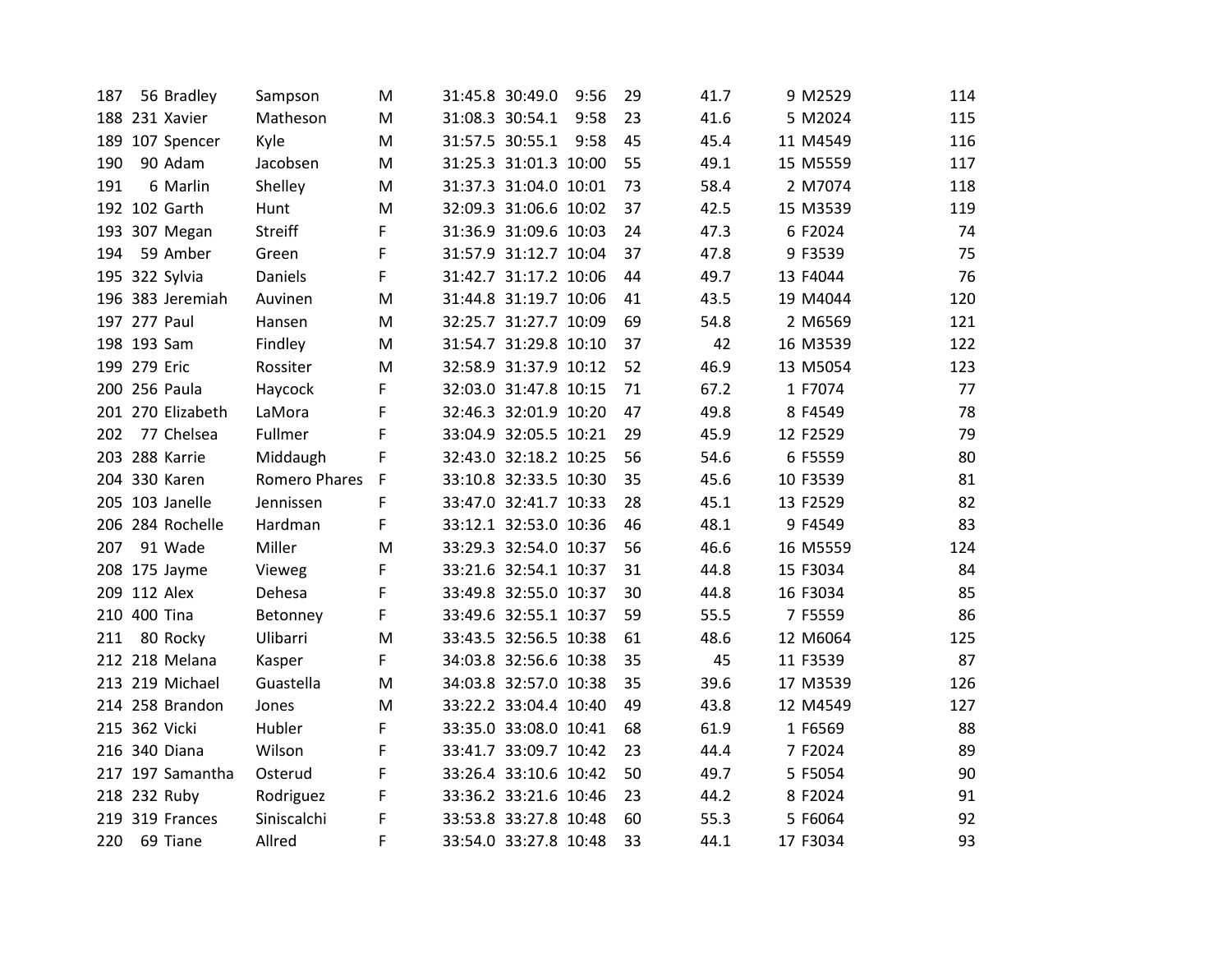| 221 368 Catharine | DeLong        | F | 34:30.3 33:31.0 10:49 | 42 | 45.7 | 14 F4044 | 94  |
|-------------------|---------------|---|-----------------------|----|------|----------|-----|
| 222 220 Ron       | Castleton     | М | 33:52.0 33:44.3 10:53 | 59 | 46.6 | 17 M5559 | 128 |
| 223 305 Corey     | Skinner       | M | 34:43.8 33:48.0 10:54 | 53 | 44.3 | 14 M5054 | 129 |
| 224 306 Monnica   | Skinner       | F | 34:44.2 33:48.0 10:54 | 53 | 50.4 | 6 F5054  | 95  |
| 225 187 Toni      | Johnson       | F | 34:39.9 33:53.6 10:56 | 34 | 43.7 | 18 F3034 | 96  |
| 226<br>74 Laura   | <b>Bush</b>   | F | 34:52.9 33:58.4 10:58 | 18 | 43.6 | 1 F1519  | 97  |
| 76 Dustin<br>227  | Fullmer       | M | 35:09.0 34:10.0 11:01 | 30 | 37.6 | 12 M3034 | 130 |
| 58 Shannon<br>228 | Powell        | F | 34:46.5 34:22.4 11:05 | 42 | 44.6 | 15 F4044 | 98  |
| 229 153 Clay      | Carter        | M | 35:20.2 34:29.3 11:08 | 79 | 58.8 | 2 M7599  | 131 |
| 230 243 Malarkey  | Hartley       | F | 34:56.8 34:30.0 11:08 | 43 | 44.7 | 16 F4044 | 99  |
| 231 173 Diana     | Ulibarri      | F | 35:23.8 34:37.0 11:10 | 63 | 55.5 | 6 F6064  | 100 |
| 232 348 Joe       | Trivisonno    | M | 35:00.0 34:37.1 11:10 | 30 | 37.1 | 13 M3034 | 132 |
| 233 143 Sheyla    | Garcia        | F | 36:00.0 34:57.0 11:16 | 49 | 46.7 | 10 F4549 | 101 |
| 234 134 Mellory   | <b>Barnes</b> | F | 36:17.0 35:12.7 11:22 | 28 | 41.8 | 14 F2529 | 102 |
| 235 217 Wendy     | Weixler       | F | 35:51.2 35:21.4 11:24 | 56 | 49.9 | 8 F5559  | 103 |
| 236 347 Keegan    | Fife          | M | 36:11.7 35:30.8 11:27 | 13 | 39   | 3 M1214  | 133 |
| 237 346 Emily     | Fife          | F | 36:13.6 35:32.6 11:28 | 39 | 42.3 | 12 F3539 | 104 |
| 238<br>75 Jenny   | Edmondson     | F | 35:56.6 35:34.8 11:29 | 39 | 42.3 | 13 F3539 | 105 |
| 239 353 Alisha    | Chacon        | F | 35:44.9 35:37.9 11:30 | 44 | 43.6 | 17 F4044 | 106 |
| 240 391 Tianna    | Jolley        | F | 35:59.8 35:48.2 11:33 | 15 | 43.2 | 2 F1519  | 107 |
| 241 390 Dan       | Jolley        | M | 35:59.6 35:48.9 11:33 | 63 | 45.5 | 13 M6064 | 134 |
| 242 278 Jenny     | Hansen        | F | 37:12.8 35:58.8 11:36 | 62 | 52.7 | 7 F6064  | 108 |
| 243 316 Kathleen  | Berry         | F | 36:37.5 36:07.5 11:39 | 47 | 44.2 | 11 F4549 | 109 |
| 81 Gordon<br>244  | Clarke        | M | 36:34.0 36:11.8 11:41 | 69 | 47.6 | 3 M6569  | 135 |
| 245 154 Karen     | Lewis         | F | 37:11.2 36:12.8 11:41 | 28 | 40.7 | 15 F2529 | 110 |
| 246 152 Robert    | Lewis         | M | 37:11.4 36:13.0 11:41 | 25 | 35.5 | 10 M2529 | 136 |
| 247 223 Mike      | Valles        | M | 36:54.4 36:14.1 11:41 | 56 | 42.3 | 18 M5559 | 137 |
| 248 176 Christina | Rogers        | F | 36:58.4 36:31.1 11:47 | 31 | 40.3 | 19 F3034 | 111 |
| 249 198 Trisha    | Caldwell      | F | 37:38.4 36:35.1 11:48 | 25 | 40.3 | 16 F2529 | 112 |
| 250 516 Leslie    | Sampson       | F | 37:46.1 36:49.1 11:53 | 28 | 40   | 17 F2529 | 113 |
| 251 323 Lynette   | Halling       | F | 37:48.2 37:05.5 11:58 | 61 | 50.5 | 8 F6064  | 114 |
| 252 233 Dean      | Osborn        | M | 38:02.4 37:08.8 11:59 | 72 | 48.2 | 3 M7074  | 138 |
| 68 Lisa<br>253    | Schmollinger  | F | 37:42.1 37:11.7 12:00 | 54 | 46.3 | 7 F5054  | 115 |
| 254 177 Dennis    | Sisson        | м | 37:54.9 37:23.5 12:04 | 60 | 42.4 | 14 M6064 | 139 |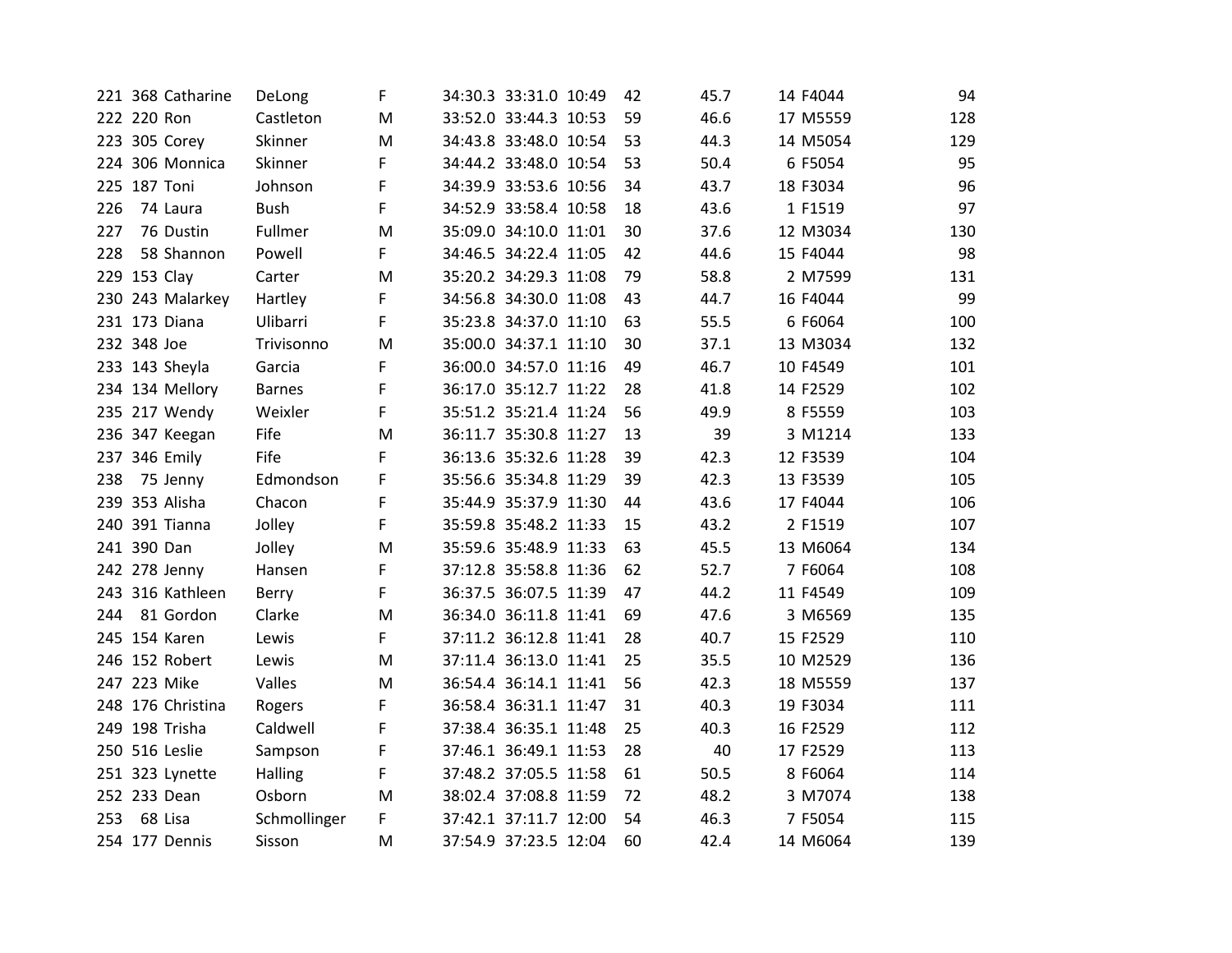| 255 | 27 Caroline      | Jacketta       | F           | 38:15.0 37:42.2 12:10 | 22 | 39.1 | 9 F2024  | 116 |
|-----|------------------|----------------|-------------|-----------------------|----|------|----------|-----|
|     | 256 398 David    | Foster         | M           | 39:11.0 38:19.3 12:22 | 58 | 40.7 | 19 M5559 | 140 |
|     | 257 361 Rebecca  | Rich           | F           | 39:10.8 38:22.1 12:23 | 55 | 45.4 | 9 F5559  | 117 |
|     | 258 155 Chris    | Lewis          | M           | 40:16.6 39:25.7 12:43 | 69 | 43.7 | 4 M6569  | 141 |
| 259 | 35 Natalie       | Goodwin        | F           | 39:31.4 39:25.8 12:43 | 46 | 40.1 | 12 F4549 | 118 |
|     | 260 344 Janet    | Rogers         | F           | 40:09.7 39:44.6 12:49 | 66 | 50.2 | 2 F6569  | 119 |
|     | 261 248 Jez      | Garcia         | F           | 40:38.1 39:49.7 12:51 | 41 | 38.2 | 18 F4044 | 120 |
|     | 262 337 Neils    | Mortenson      | M           | 40:03.8 39:49.8 12:51 | 74 | 46.3 | 4 M7074  | 142 |
|     | 263 168 Denise   | Checketts      | F           | 41:16.3 39:59.4 12:54 | 60 | 46.3 | 9 F6064  | 121 |
|     | 264 195 Wendy    | Wadsworth      | $\mathsf F$ | 41:36.6 40:30.4 13:04 | 52 | 41.6 | 8 F5054  | 122 |
|     | 265 108 Glen     | Koga           | M           | 41:12.6 40:34.4 13:05 | 74 | 45.4 | 5 M7074  | 143 |
|     | 266 339 Joshua   | Wilson         | M           | 41:07.2 40:38.4 13:07 | 20 | 31.6 | 6 M2024  | 144 |
|     | 267 320 Melody   | Hernandez      | F.          | 41:19.6 40:43.9 13:08 | 20 | 36.2 | 10 F2024 | 123 |
|     | 268 234 Kristin  | Osborn         | F           | 41:40.3 40:47.3 13:09 | 71 | 52.4 | 2 F7074  | 124 |
|     | 269 230 Robert   | Davis          | M           | 42:00.9 40:53.1 13:11 | 50 | 35.8 | 15 M5054 | 145 |
|     | 270 345 Kellie   | Davis          | F           | 42:01.3 40:53.7 13:12 | 44 | 38   | 19 F4044 | 125 |
|     | 271 214 Robert   | Springer       | M           | 41:17.3 41:02.6 13:14 | 16 | 32   | 6 M1519  | 146 |
| 272 | 21 Olaf          | Questereit     | M           | 43:06.1 41:48.0 13:29 | 53 | 35.8 | 16 M5054 | 147 |
|     | 273 324 Angelika | Schwarzer      | F           | 42:53.1 42:10.1 13:36 | 59 | 43.3 | 10 F5559 | 126 |
| 274 | 32 Lisa          | Hancock        | F           | 42:48.4 42:18.0 13:39 | 50 | 39   | 9 F5054  | 127 |
|     | 275 149 Cherilyn | Strahan        | F           | 43:03.9 42:39.8 13:46 | 50 | 38.6 | 10 F5054 | 128 |
|     | 276 300 Chloie   | Wilson         | F           | 44:54.2 44:19.9 14:18 | 18 | 33.4 | 3 F1519  | 129 |
|     | 277 207 Brad     | Merrill        | M           | 44:46.4 44:28.1 14:21 | 63 | 36.7 | 15 M6064 | 148 |
|     | 278 142 Travis   | Snel           | M           | 45:53.0 45:00.3 14:31 | 35 | 29   | 18 M3539 | 149 |
|     | 279 141 Kelly    | <b>Barland</b> | F           | 45:53.5 45:01.0 14:31 | 42 | 34   | 20 F4044 | 130 |
|     | 280 137 Kristie  | Scothern       | F           | 46:30.8 45:23.6 14:39 | 50 | 36.3 | 11 F5054 | 131 |
|     | 281 121 Rebekah  | <b>Braly</b>   | F           | 46:30.2 45:24.3 14:39 | 46 | 34.8 | 13 F4549 | 132 |
|     | 282 528 Bill     | Hubler         | M           | 46:12.1 45:28.9 14:40 | 73 | 39.9 | 6 M7074  | 150 |
|     | 283 128 Rachael  | Zemo           | F           | 46:47.9 46:19.9 14:57 | 49 | 35.2 | 14 F4549 | 133 |
| 284 | 37 Whitney       | Roberts        | F           | 47:25.8 46:33.1 15:01 | 35 | 31.9 | 14 F3539 | 134 |
|     | 285 336 Rick     | Sowles         | M           | 48:08.7 47:19.4 15:16 | 54 | 31.9 | 17 M5054 | 151 |
| 286 | 95 Shauna        | Sowles         | F           | 48:08.9 47:19.4 15:16 | 51 | 35.2 | 12 F5054 | 135 |
|     | 287 388 Laurie   | <b>Brussow</b> | F           | 49:59.6 48:40.1 15:42 | 72 | 44.5 | 3 F7074  | 136 |
|     | 288 328 Wendy    | Van De Kamp    | F           | 50:02.1 48:43.4 15:43 | 73 | 45.1 | 4 F7074  | 137 |